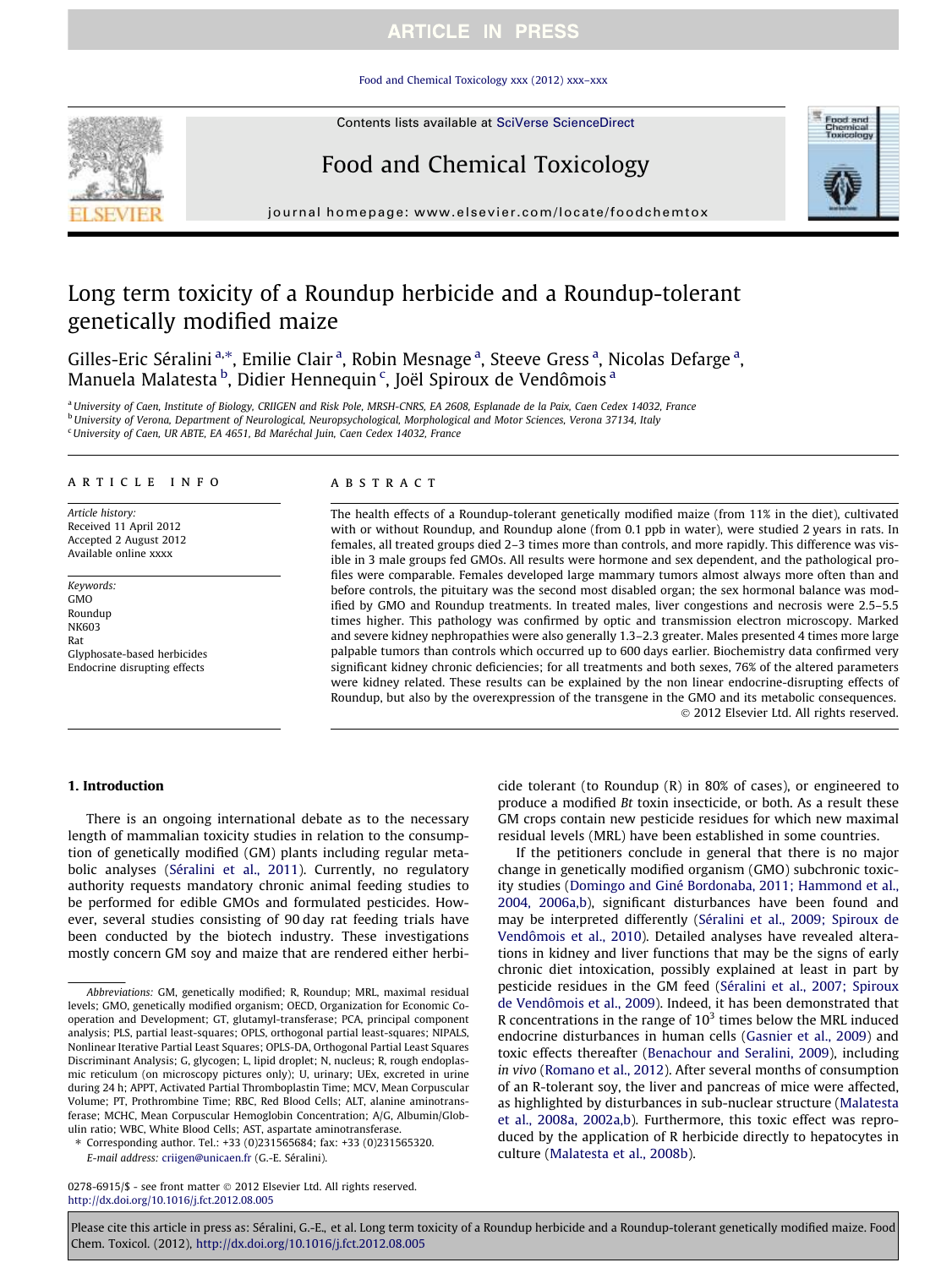<span id="page-1-0"></span>Since then, long-term and multi-generational animal feeding trials have been performed with some possibly providing evidence of safety, while others conclude on the necessity of further investigations because of metabolic modifications ([Snell et al., 2011\)](#page-10-0). However, none of these studies have included a detailed followup of the animals with up to 11 blood and urine samples over 2 years, and none has investigated the NK603 R-tolerant maize.

Furthermore, toxicity evaluation of herbicides is generally performed on mammalian physiology through the long-term study of only their active principle, rather than the formulation used in agriculture, as was the case for glyphosate [\(Williams et al., 2000\)](#page-10-0), the active herbicide constituent of R. It is important to note that glyphosate is only able to efficiently penetrate target plant organisms with the help of adjuvants present in the various commercially used R formulations ([Cox, 2004](#page-9-0)). When R residues are found in tap water, food or feed, they arise from the total herbicide formulation, which is the most commonly used mixture in agriculture; indeed many authors in the field have strongly emphasized the necessity of studying the potential toxic effects of total chemical mixtures rather than single components ([Cox and Surgan,](#page-9-0) [2006; Mesnage et al., 2010; Monosson, 2005\)](#page-9-0). Even adjuvants and not only glyphosate or other active ingredients are found in ground water ([Krogh et al., 2002\)](#page-9-0), and thus an exposure to the diluted whole formulation is more representative of an environmental pollution than the exposure to glyphosate alone in order to study health effects.

With a view to address this lack of information, we have performed a 2 year detailed rat feeding study. The actual guideline 408 of the Organization for Economic Co-operation and Development (OECD) was followed by some manufacturers for GMOs even if it was not designed for that purpose. We have explored more parameters and more frequently than recommended in this standard (Table 1) in a long-term experiment. This allowed us to follow in details potential health effects and their possible origins due to the direct or indirect consequences of the genetic modification itself in GMOs, or due to the formulated herbicide mixture used on GMOs (and not glyphosate alone), or both. Because of recent reviews on GMOs [\(Domingo and Giné Bordonaba, 2011; Snell et al.,](#page-9-0) [2011\)](#page-9-0) we had no reason to settle at first for a carcinogenesis protocol using 50 rats per group. However we have prolonged the biochemical and hematological measurements or disease status recommended in combined chronic studies using 10 rats per group (up to 12 months in OECD 453). This remains the highest number of rats regularly measured in a standard GMO diet study. We have tested also for the first time 3 doses (rather than two in the usual 90 day long protocols) of the R-tolerant NK603 GM maize alone, the GM maize treated with R, and R alone at very low environmentally relevant doses starting below the range of levels permitted by regulatory authorities in drinking water and in GM feed.

#### 2. Materials and methods

#### 2.1. Ethics

The experimental protocol was conducted in accordance with the regulations of our ethics in an animal care unit authorized by the French Ministries of Agriculture and Research (Agreement Number A35-288-1). Animal experiments were performed according to ethical guidelines of animal experimentations (CEE 86/609 regulation). Concerning field studies of plant species, no specific permits were required, nor for the locations/activities. The maize grown (MON-00603-6 commonly named NK603) was authorized for unconfined release into the environment and use as a livestock feed by the Canadian Food Inspection Agency (Decision Document 2002-35). We confirm that the location is not privately-owned or protected in any way and that the field studies did not involve endangered or protected species. The GM maize was authorized for import into the European Union (CE 258/97 regulation).

#### 2.2. Plants, diets and chemicals

The varieties of maize used in this study were the R-tolerant NK603 (Monsanto Corp., USA), and its nearest isogenic non-transgenic control. These two types of maize were grown under similar normal conditions, in the same location, spaced at a sufficient distance to avoid cross-contamination. The genetic nature, as well as the purity of the GM seeds and harvested material, was confirmed by qPCR analysis of DNA samples. One field of NK603 was treated with R at  $3 L$  ha<sup> $-1$ </sup> (Weather-MAX, 540 g/L of glyphosate, EPA Reg. 524-537), and another field of NK603 was not treated with R. Corns were harvested when the moisture content was less than 30% and were dried at a temperature below 30  $\degree$ C. From these three cultivations of

## Table 1

Protocol used and comparison to existing assessment, and to non-mandatory regulatory tests.

| Treatments and analyses            | In this work                               | Hammond et al., 2004                   | Regulatory tests                          |
|------------------------------------|--------------------------------------------|----------------------------------------|-------------------------------------------|
| Treatments + controls              | GMO NK603, GMO NK603 +                     | GMO NK603 + Roundup, closest isogenic  | GMOs or chemicals                         |
|                                    | Roundup, Roundup, and                      | maize, and six other maize lines non   | (in standard diet or water)               |
|                                    | closest isogenic maize                     | substantially equivalent               |                                           |
| Doses by treatment                 | 3                                          | 2                                      | At least 3                                |
| Duration in months                 | 24 (chronic)                               | 3 (subchronic: 13 weeks)               | 3                                         |
| Animals measured/group/sex         | 10/10 SD rats (200 rats measured)          | 10/20 SD rats (200 rats measured/total | At least 10 rodents                       |
|                                    |                                            | 400)                                   |                                           |
| Animals by cage (same sex)         | $1 - 2$                                    |                                        | 1 or more                                 |
| Monitoring/week                    | 2                                          |                                        | 1 or more                                 |
| Feed and water consumptions        | Measured                                   | For feed only                          | At least feed                             |
| Organs and tissues studied         |                                            |                                        | For high dose and controls                |
| Histology/animal                   | 34                                         | 17/36                                  | At least 30                               |
| Organs weighted                    | 10                                         |                                        | At least 8                                |
| Electronic microscopy              | Yes                                        | N <sub>0</sub>                         | No                                        |
| Behavioral studies (times)         | 2                                          | 1 (no protocol given)                  |                                           |
| Ophtalmology (times)               | $\overline{2}$                             | $\Omega$                               | $\overline{\mathcal{L}}$                  |
| Number of blood samples/<br>animal | 11, each month $(0-3)$ then every 3 months | 2. weeks $4$ and $13$                  | 1, at the end                             |
| Blood parameters                   | 31 (11 times for most)                     | 31 (2 times)                           | At least 25 (at least 2 times)            |
| Plasma sex steroids                | Testosterone, estradiol                    | No                                     | No, except if endocrine effects suspected |
| Liver tissue parameters            | 6                                          |                                        | 0                                         |
| Number of urine samples            | 11                                         |                                        | Optional, last week                       |
| Urine parameters studied           | 16                                         | 18                                     | 7 if performed                            |
| Microbiology in feces or urine     | Yes                                        | Yes                                    | No                                        |
| Roundup residues in tissues        | Studied                                    | Not studied                            | Not mandatory                             |
| Transgene in tissues               | Studied                                    | Not studied                            | Not studied                               |

The protocol used in this work was compared to the regulatory assessment of NK603 maize by the company [\(Hammond et al., 2004\)](#page-9-0), and to non mandatory regulatory in vivo tests for GMOs, or mandatory for chemicals (OECD 408). Most relevant results are shown in this paper.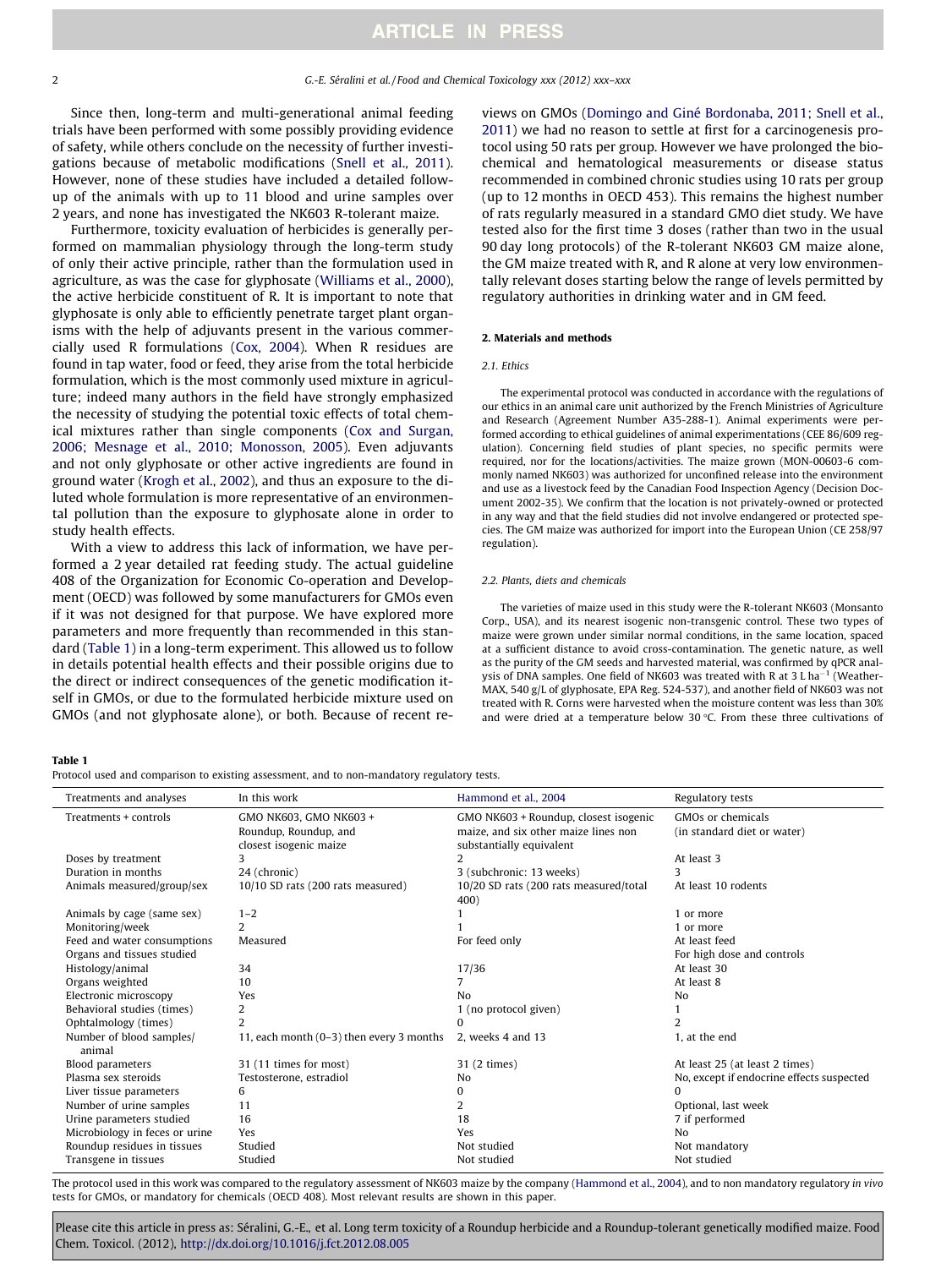maize, laboratory rat chow was made based on the standard diet A04 (Safe, France). The dry rat feed was made to contain 11, 22 or 33% of GM maize, cultivated either with or without R, or 33% of the non-transgenic control line. The concentrations of the transgene were confirmed in the three doses of each diet by qPCR. All feed formulations consisted in balanced diets, chemically measured as substantially equivalent except for the transgene, with no contaminating pesticides over standard limits. All secondary metabolites cannot be known and measured in the composition. However we have measured isoflavones and phenolic acids including ferulic acid by standard HPLC-UV. All reagents used were of analytical grade. The herbicide diluted in the drinking water was the commercial formulation of R (GT Plus, 450 g/L of glyphosate, approval 2020448, Monsanto, Belgium). Herbicides levels were assessed by glyphosate measurements in the different dilutions by mass spectrometry.

#### 2.3. Animals and treatments

Virgin albino Sprague-Dawley rats at 5 weeks of age were obtained from Harlan (Gannat, France). All animals were kept in polycarbonate cages (820 cm<sup>2</sup>, Genestil, France) with two animals of the same sex per cage. The litter (Toplit classic, Safe, France) was replaced twice weekly. The animals were maintained at  $22 \pm 3$  °C under controlled humidity (45–65%) and air purity with a 12 h-light/dark cycle, with free access to food and water. The location of each cage within the experimental room was regularly moved. This 2 year life-long experiment was conducted in a GPL environment according to OECD guidelines. After 20 days of acclimatization, 100 male and 100 female animals were randomly assigned on a weight basis into 10 equivalent groups. For each sex, one control group had access to plain water and standard diet from the closest isogenic non-transgenic maize control; six groups were fed with 11, 22 and 33% of GM NK603 maize either treated or not with R. The final three groups were fed with the control diet and had access to water supplemented with respectively  $1.1 \times 10^{-8}$ % of R (0.1 ppb of R or 50 ng/L of glyphosate, the contaminating level of some regular tap waters), 0.09% of R (400 mg/kg, US MRL of glyphosate in some GM feed) and 0.5% of R (2.25 g/L, half of the minimal agricultural working dilution). This was changed weekly. Twice weekly monitoring allowed careful observation and palpation of animals, recording of clinical signs, measurement of any tumors that may arise, food and water consumption, and individual body weights.

#### 2.4. Biochemical analyses

Blood samples were collected from the tail vein of each rat under short isoflurane anesthesia before treatment and after 1, 2, 3, 6, 9, 12, 15, 18, 21 and 24 months: 11 measurements were obtained for each animal alive at 2-years. It was first demonstrated that anesthesia did not impact animal health. Two aliquots of plasma and serum were prepared and stored at  $-80^{\circ}$  C. Then 31 parameters were assessed ([Table 1\)](#page-1-0) according to standard methods including hematology and coagulation parameters, albumin, globulin, total protein concentration, creatinine, urea, calcium, sodium, potassium, chloride, inorganic phosphorus, triglycerides, glucose, total cholesterol, alanine aminotransferase, aspartate aminotransferase, gamma glutamyl-transferase (GT), estradiol, testosterone. In addition, at months 12 and 24 the C-reactive protein was assayed. Urine samples were collected similarly 11 times, over 24 h in individual metabolic cages, and 16 parameters were quantified including creatinine, phosphorus, potassium, chloride, sodium, calcium, pH and clairance. Liver samples at the end made it possible to perform assays of CYP1A1, 1A2, 3A4, 2C9 activities in S9 fractions, with glutathione S- transferase and gamma-GT.

#### 2.5. Anatomopathology

Animals were sacrificed during the course of the study only if necessary because of suffering according to ethical rules (such as 25% body weight loss, tumors over 25% body weight, hemorrhagic bleeding, or prostration), and at the end of the study by exsanguination under isoflurane anesthesia. In each case, the following organs were collected: brain, colon, heart, kidneys, liver, lungs, ovaries, spleen, testes, adrenals, epididymis, prostate, thymus, uterus, aorta, bladder, bone, duodenum, esophagus, eyes, ileum, jejunum, lymph nodes, lymphoreticular system, mammary glands, pancreas, parathyroid glands, Peyer's patches, pituitary, salivary glands, sciatic nerve, skin, spinal cord, stomach, thyroid and trachea. The first 14 organs (at least 10 per animal depending on the sex, [Table 1\)](#page-1-0) were weighted, plus any tumor that arose. The first nine organs were divided into two parts and one half was immediately frozen in liquid nitrogen/carbonic ice. The remaining parts including other organs were rinsed in PBS and stored in 4% formalin before anatomopathological study. These samples were used for further paraffin-embedding, slides and HES histological staining. For transmission electron microscopy, kidneys, livers and tumors were cut into 1 mm<sup>3</sup> fragments. Samples were fixed in pre-chilled 2% paraformaldehyde/2.5% glutaraldehyde in 0.1 M PBS pH 7.4 at 4  $\rm ^{\circ}$ C for 3 h and processed as previously described ([Malatesta et al., 2002a\)](#page-10-0).

#### 2.6. Statistical analysis

Biochemical data were treated by multivariate analysis with the SIMCA-P (V12) software (UMETRICS AB Umea, Sweden). The use of chemometrics tools, for example, principal component analysis (PCA), partial least-squares to latent structures (PLS), and orthogonal PLS (OPLS), are robust methods for modeling, analyzing and interpreting complex chemical and biological data. OPLS is a recent modification of the PLS method. PLS is a regression method used in order to find the relationship between two data tables referred to as X and Y. PLS regression [\(Eriksson et al.,](#page-9-0) [2006b](#page-9-0)) analysis consists in calculating by means of successive iterations, linear combinations of the measured X-variables (predictor variables). These linear combinations of X-variables give PLS components (score vectors t). A PLS component can be thought of as a new variable – a latent variable – reflecting the information in the original X-variables that is of relevance for modeling and predicting the response Y-variable by means of the maximization of the square of covariance (Max  $cov^2(X,Y)$ ). The number of components is determined by cross validation. SIM-CA software uses the Nonlinear Iterative Partial Least Squares algorithm (NIPALS) for the PLS regression. Orthogonal Partial Least Squares Discriminant Analysis (OPLS-DA) was used in this study ([Weljie et al., 2011; Wiklund et al., 2008](#page-10-0)). The purpose of Discriminant Analysis is to find a model that separates groups of observations on the basis of their X variables. The X matrix consists of the biochemical data. The Y matrix contains dummy variables which describe the group membership of each observation. Binary variables are used in order to encode a group identity. Discriminant analysis finds a discriminant plan in which the projected observations are well separated according to each group. The objective of OPLS is to divide the systematic variation in the X-block into two model parts, one linearly related to Y (in the case of a discriminant analysis, the group membership), and the other one unrelated (orthogonal) to Y. Components related to Y are called predictive, and those unrelated to Y are called orthogonal. This partitioning of the X data results in improved model transparency and interpretability ([Eriksson et al., 2006a\)](#page-9-0). Prior to analysis, variables were mean-centered and unit variance scaled.

#### 3. Results

#### 3.1. Mortality

Control male animals survived on average  $624 \pm 21$  days, whilst females lived for 701  $\pm$  20, during the experiment, plus in each case 5 weeks of age at the beginning and 3 weeks of stabilization period. After mean survival time had elapsed, any deaths that occurred were considered to be largely due to aging. Before this period, 30% control males (three in total) and 20% females (only two) died spontaneously, while up to 50% males and 70% females died in some groups on diets containing the GM maize ([Fig. 1](#page-3-0)). However, the rate of mortality was not proportional to the treatment dose, reaching a threshold at the lowest (11%) or intermediate (22%) amounts of GM maize in the equilibrated diet, with or without the R application on the plant. It is noteworthy that the first two male rats that died in both GM treated groups had to be euthanized due to kidney Wilm's tumors that were over 25% of body weight. This was at approximately a year before the first control animal died. The first female death occurred in the 22% GM maize feeding group and resulted from a mammary fibroadenoma 246 days before the first control. The maximum difference in males was 5 times more deaths occurring during the 17th month in the group consuming 11% GM maize, and in females 6 times greater mortality during the 21st month on the 22% GM maize diet with and without R. In the female cohorts, there were 2–3 times more deaths in all treated groups compared to controls by the end of the experiment and earlier in general. Females were more sensitive to the presence of R in drinking water than males, as evidenced by a shorter lifespan. The general causes of death represented in histogram format [\(Fig. 1](#page-3-0)) are linked mostly to large mammary tumors in females, and other organic problems in males.

#### 3.2. Anatomopathological observations

All rats were carefully monitored for behavior, appearance, palpable tumors, infections, during the experiment, and at least 10 organs per animal were weighted and up to 34 analyzed post mortem, at the macroscopic and/or microscopic levels [\(Table 1\)](#page-1-0).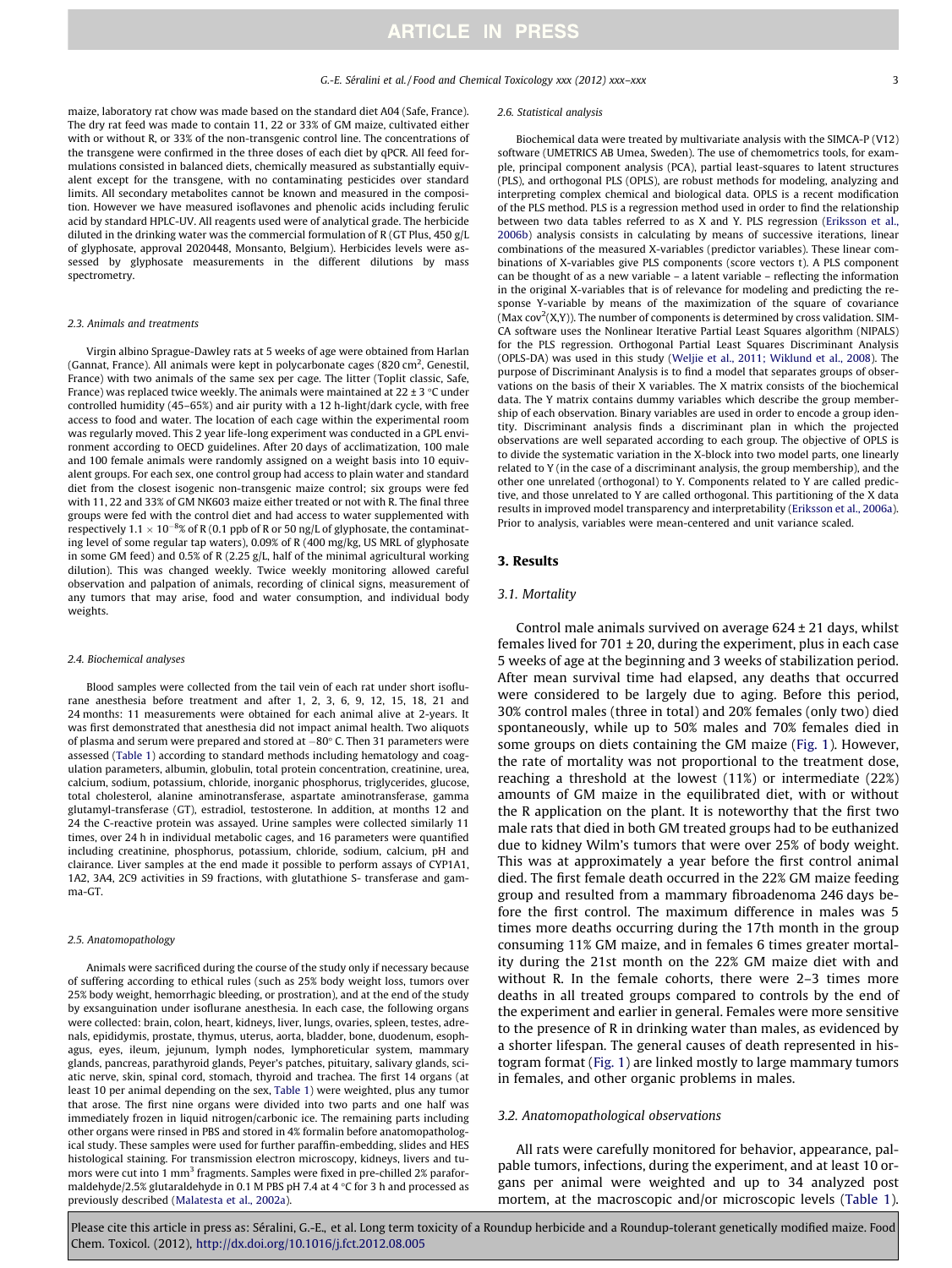<span id="page-3-0"></span>4 G.-E. Séralini et al. / Food and Chemical Toxicology xxx (2012) xxx–xxx



Fig. 1. Mortality of rats fed GMO treated or not with Roundup, and effects of Roundup alone. Rats were fed with NK603 GM maize (with or without application of Roundup) at three different doses (11, 22, 33% in their diet: thin, medium and bold lines, respectively) compared to the substantially equivalent closest isogenic non-GM maize (control, dotted line). Roundup was administrated in drinking water at 3 increasing doses, same symbols (environmental (A), MRL in agricultural GMOs (B) and half of minimal agricultural levels (C), see Section [2\)](#page-1-0). Lifespan during the experiment for the control group is represented by the vertical bar ± SEM (grey area). In bar histograms, the causes of mortality before the grey area are detailed in comparison to the controls (0). In black are represented the necessary euthanasia because of suffering in accordance with ethical rules (tumors over 25% body weight, more than 25% weight loss, hemorrhagic bleeding, etc.); and in hatched areas, spontaneous mortality.

All data cannot be shown in one report, and the most relevant are described here. There was no rejection by the animals of the diet with or without GMOs, nor any major difference in the body weight.

The largest palpable growths (above a diameter of 17.5 mm in females and 20 mm in males) were found to be in 95% of cases non-regressive tumors, and were not infectious nodules. These growths progressively increased in size and number, but not proportionally to the treatment dose over the course of the experiment [\(Fig. 2\)](#page-4-0). As in the case of rates of mortality, this suggests that a threshold in effect was reached at the lowest doses. They were rarely equal but almost always more frequent than in controls for all treated groups, often 2–3 times more in both sexes. Tumors began to reach a large size on average 94 days before in treated females, and up to 600 days earlier in 2 male groups eating the GM maize (11 and 22% with or without R).

In female animals, the largest tumors were in total 5 times more frequent than in males after 2 years, with 93% being mammary tumors. Adenomas, fibroadenomas and carcinomas were deleterious to health due to a very large size, rather than the grade of the tumor itself. Large tumor size caused impediments to either breathing or nutrition and digestion because of their thoracic or abdominal location and also resulted in hemorrhaging. In addition, one metastatic ovarian cystadenocarcinoma and two skin tumors were identified. Metastases were observed in only 2 cases; one in a group fed with 11% GM maize, and another in the highest dose of R treatment group.

Up to 14 months, no animals in the control groups showed any signs of tumors whilst 10–30% of treated females per group developed tumors, with the exception of one group (33%  $GMO + R$ ). By the beginning of the 24th month, 50–80% of female animals had developed tumors in all treated groups, with up to 3 tumors per animal, whereas only 30% of controls were affected. The R treatment groups showed the greatest rates of tumor incidence with 80% of animals affected with up to 3 tumors for one female, in each group. A summary of all mammary tumors at the end of the experiment, independent of the size, is presented in [Table 2](#page-4-0). The same trend was observed in the groups receiving R in their drinking water; all females except one (with metastatic ovarian carcinoma) presented, in addition mammary hypertrophies and in some cases hyperplasia with atypia [\(Table 2](#page-4-0)).

The second most affected organ in females was the pituitary gland, in general around 2 times more than in controls for most treatments [\(Table 2\)](#page-4-0). At this level again, adenomas and/or hyper-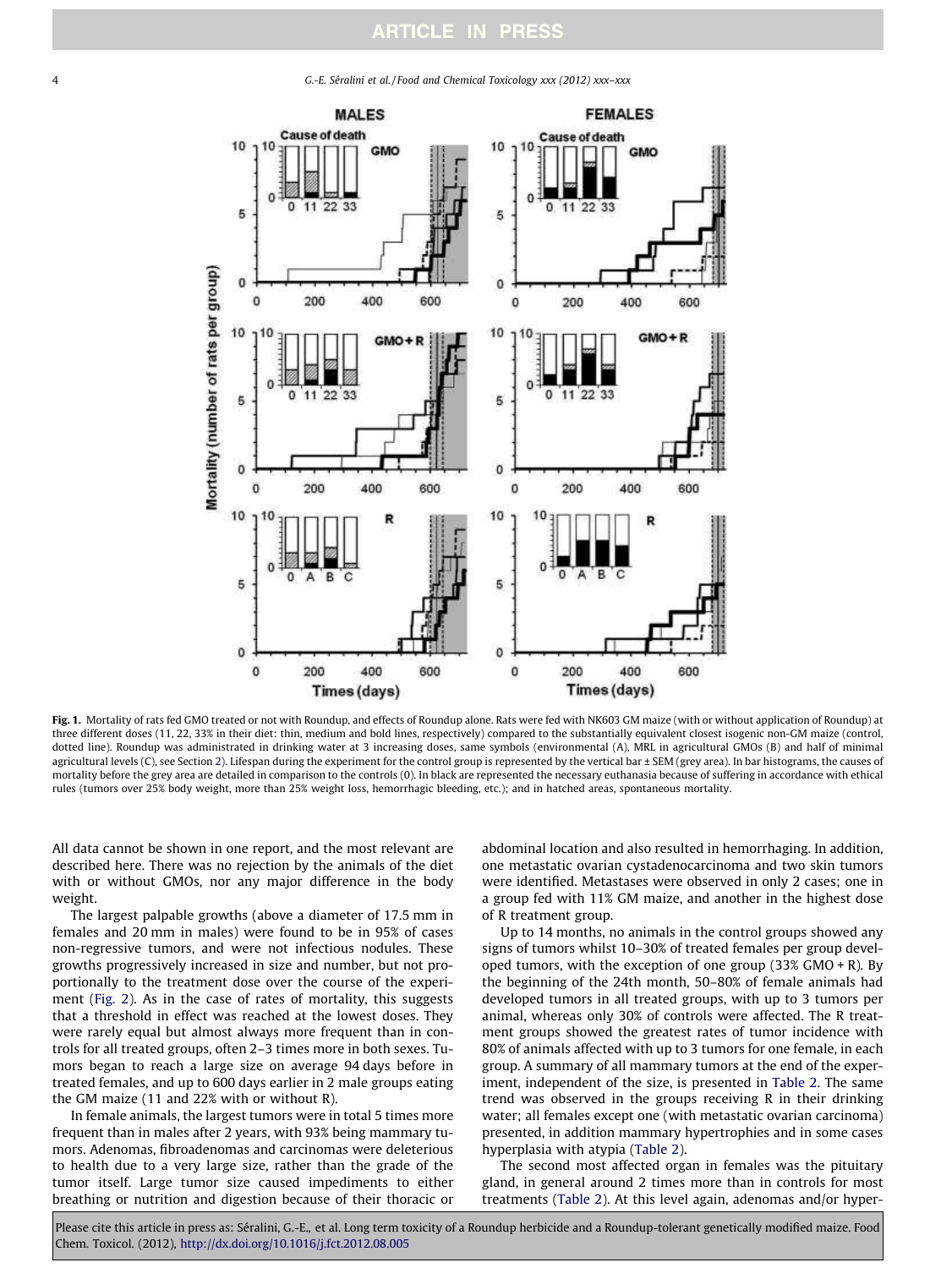G.-E. Séralini et al. / Food and Chemical Toxicology xxx (2012) xxx–xxx 5

<span id="page-4-0"></span>

Fig. 2. Largest non-regressive tumors in rats fed GMO treated or not by Roundup, and effects of Roundup alone. The symbols of curves and treatments are explained in the caption of [Fig. 1](#page-3-0). The largest tumors were palpable during the experiment and numbered from 20 mm in diameter for males and 17.5 mm for females. Above this size, 95% of growths were non-regressive tumors. Summary of all tumors are shown in the bar histograms: black, non regressive largest tumors; white, small internal tumors; grey, metastases.

## Table 2

Summary of the most frequent anatomical pathologies observed.

| Organs and associated pathologies            | Controls      | GMO 11%        | GMO 22%         | GMO 33%        | $GMO 11% + R$  | $GMO 22% + R$   | $GMO 33% + R$   | R(A)            | R(B)             | R(C)           |
|----------------------------------------------|---------------|----------------|-----------------|----------------|----------------|-----------------|-----------------|-----------------|------------------|----------------|
| Males, in liver<br>In hepatodigestive tract  | 2(2)<br>6(5)  | 5(4)<br>10(6)  | 11 (7)<br>13(7) | 8(6)<br>9(6)   | 5(4)<br>9(6)   | 7(4)<br>13 (6)  | 6(5)<br>11(7)   | 11 (5)<br>23(9) | 9(7)<br>16(8)    | 6(5)<br>9(5)   |
| Kidneys, CPN                                 | 3(3)          | 4(4)           | 5(5)            | 7 (7)          | 5(5)           | 4(4)            | 4(4)            | 6(6)            | 5(5)             | 3(3)           |
| Females, mammary tumors<br>In mammary glands | 8(5)<br>10(5) | 15(7)<br>22(8) | 10(7)<br>10(7)  | 15(8)<br>16(8) | 10(6)<br>17(8) | 11 (7)<br>16(8) | 13(9)<br>15 (9) | 20(9)<br>26(10) | 16(10)<br>20(10) | 12(9)<br>18(9) |
| Pituitary                                    | 9(6)          | 23(9)          | 20(8)           | 8(5)           | 19 (9)         | 9(4)            | 19(7)           | 22(8)           | 16(7)            | 13 (7)         |

After the number of pathological abnormalities, the number of rats reached is indicated in parentheses. In male animals pathological signs are liver congestions, macroscopic spots and microscopic necrotic foci. Hepatodigestive pathological signs concern the liver, stomach and small intestine (duodenum, ileum or jejunum). Only marked or severe chronic progressive nephropathies (CPN) are listed, excluding two nephroblastomas in groups consuming GMO 11% and GMO 22% + Roundup. In females, mammary fibroadenomas and adenocarcinomas are the major tumors detected; galactoceles and hyperplasias with atypia are also found and added in mammary glands pathological signs. Pituitary dysfunctions include adenomas, hyperplasias and hypertrophies. For details of the various treatment groups see [Fig. 1.](#page-3-0)

plasias and hypertrophies were noticed. For all R treatment groups, 70–80% of animals presented 1.4–2.4 times more abnormalities than controls in this gland.

in females. They were not really different from controls, although slightly above in females (Histograms Fig. 2).

The big palpable tumors in males (in kidney, and mostly skin) were by the end of the experimental period on average twice as frequent as in controls, in which one skin fibroma appeared during the 23rd month. At the end of the experiment, internal non-palpable tumors were added, and their sums were lower in males than

The most affected organs in males were the liver, together with the hepatodigestive tract and kidneys (Table 2 and [Fig. 3](#page-5-0)). Hepatic congestions, macroscopic and microscopic necrotic foci were 2.5– 5.5 times more frequent in all treatments than in control groups. Gamma GT hepatic activity was increased in particular for GMO + R groups (up to 5.4 times), this being probably due to a liver disorder.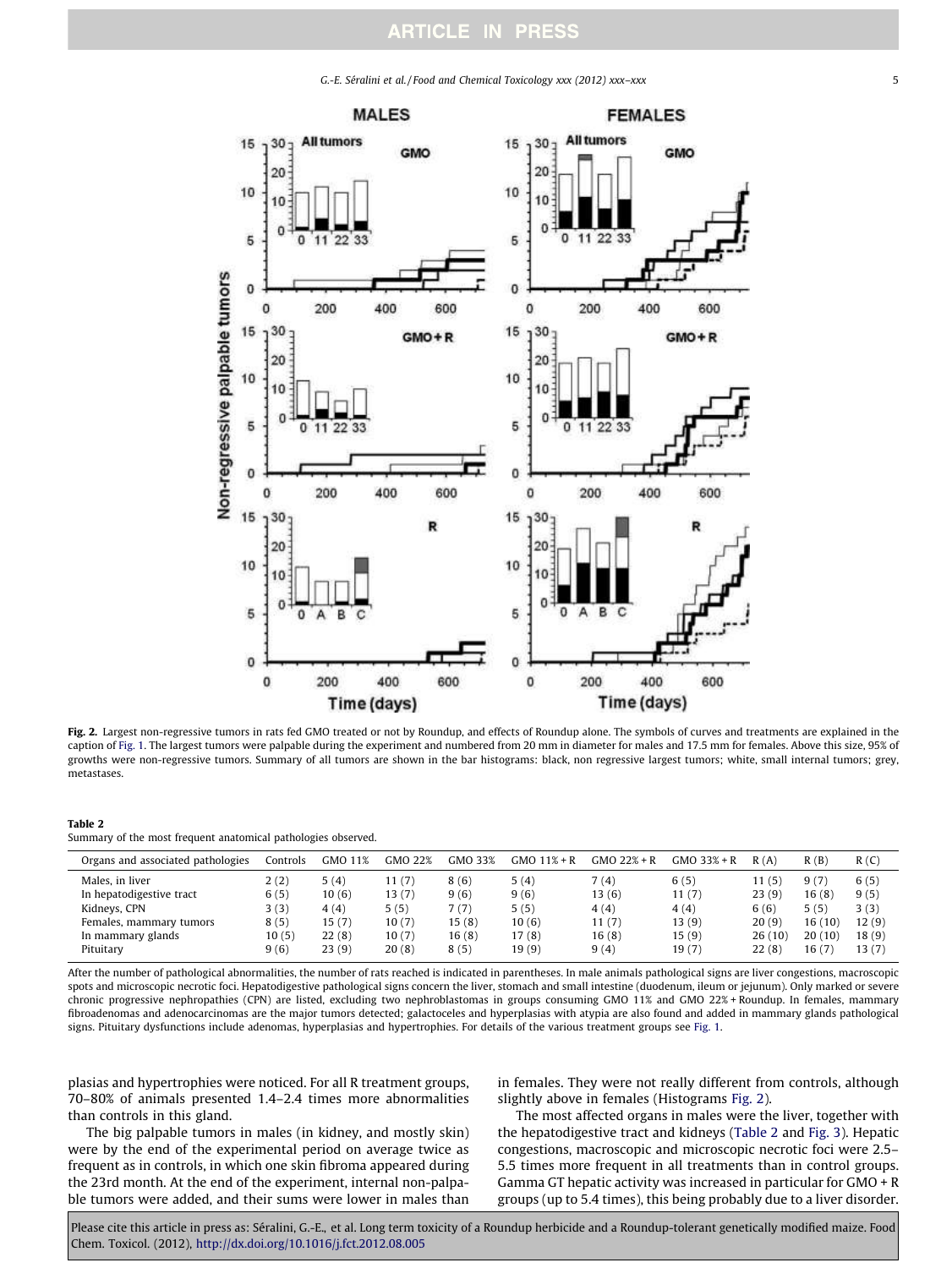<span id="page-5-0"></span>6 G.-E. Séralini et al. / Food and Chemical Toxicology xxx (2012) xxx–xxx



Fig. 3. Anatomopathological observations in rats fed GMO treated or not by Roundup, and effects of Roundup alone. Macroscopic and microscopic photographs show male livers (A–E) and left kidneys (F–I'), female mammary glands (J–P) and pituitaries (Q–T), according to [Table 2](#page-4-0). The number of each animal and its treatment is specified. Macroscopic pale spots (D) and microscopic necrotic foci in liver (C clear-cell focus, E basophilic focus with atypia), and marked or severe chronic progressive nephropathies, are illustrated. In females, mammary tumors (J,J',N adenocarcinoma and K,K',L,L',O,P fibroadenomas) and pituitary adenomas (R–T) are shown and compared to controls (C after the rat number).

In addition, cytochrome activities also generally increased in the presence of R (in drinking water or GM diet) according to the dose up to 5.7 times at the highest dose. Transmission electron microscopic observations of liver samples confirmed changes for all treated groups in relation to glycogen dispersion or appearance in lakes, increase of residual bodies and enlargement of cristae in mitochondria ([Fig. 4](#page-6-0)). The GM maize fed groups either with or without R application (in plants) showed a reduced transcription in mRNA and rRNA because of higher heterochromatin content, and decreased nucleolar dense fibrillar components. In the GMO + R group (at the highest dose) the smooth endoplasmic reticulum was drastically increased and nucleoli decreased in size,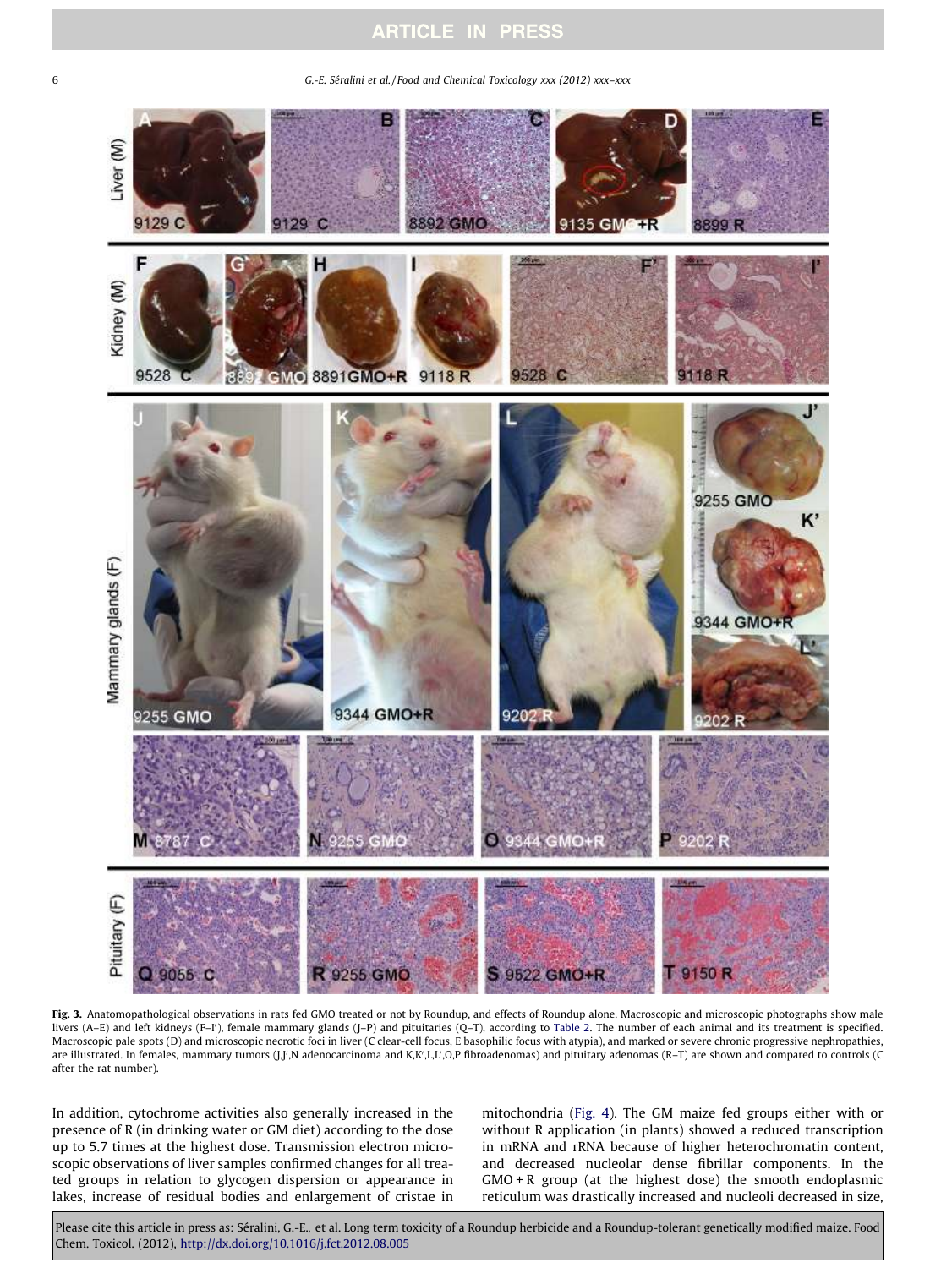G.-E. Séralini et al. / Food and Chemical Toxicology xxx (2012) xxx–xxx 7

<span id="page-6-0"></span>

Fig. 4. Ultrastructure of hepatocytes in male rats from groups presenting the greatest degree of liver pathology. (1) Typical control rat hepatocyte (Bar 2 µm except in 4). (2) Effects with Roundup at the lowest dose. Glycogen (G) is dispersed in the cytoplasm. L, lipid droplet; N, nucleus; R rough endoplasmic reticulum. (3) Hepatocytes of animal fed GM maize (GMO) at 22% of total diet. Large lakes of glycogen occur in the cytoplasm. M, mitochondria. (4) Details of treatment effects with 22% dietary GMO (Bar 1 µm). (a) Cluster of residual bodies (asterisks). (b) Mitochondria show many enlarged cristae (arrows).

becoming more compact. For R treatment alone similar trends were observed, with a partial resumption of nucleolar activity at the highest dose.

Degenerating kidneys with turgid inflammatory areas demonstrate the increased incidence of marked and severe chronic progressive nephropathies, which were up to 2-fold higher in the 33% GM maize or lowest dose R treatment groups [\(Table 2](#page-4-0) and [Fig. 3\)](#page-5-0).

### 3.3. Biochemical analyses

For the different corns and diets, the study of the standard chemical composition revealed no particular difference; this is why they were classified as substantially equivalent, except for transgene DNA quantification. For instance, there was no difference between total isoflavones. In addition, other specific compounds not always requested for substantial equivalence establishment were assayed. Among phenolic acids, the only consistent and significant ( $p < 0.01$ ) results concerned ferulic acid that was decreased in both GM and  $GM + R$  diets by 16-30% in comparison to the control diet (889 ± 107, 735 ± 89 respectively vs control 1057 ± 127 mg/kg) and caffeic acid by  $21-53\%$   $(17.5 \pm 2.1, 10.3 \pm 1.3$  vs control  $22.1 \pm 2.6$  mg/kg).

For biochemical measurements in rats, statistical analysis was performed on the results obtained from samples taken at the 15th month time point, as this was the last sampling time when most animals were still alive (in treated groups 90% males, 94% females, and 100% controls). OPLS-DA 2-class models were built between each treated group per sex and controls. Only models with an explained variance  $R^2(Y) \ge 80\%$ , and a cross-validated predictive ability  $Q^2(Y) \ge 60\%$ , were used for selection of the discriminant variables ([Fig. 5](#page-7-0)A), when their regression coefficients were significant at 99% confidence level. Thus, in treated females, kidney failures appeared at the biochemical level (82% of the total disrupted parameters). Ions (Na, Cl) or urea increased in urine. Accordingly, the same ions decreased in serum [\(Fig. 5B](#page-7-0)) as did the levels of P, K and Ca. Creatinine or clairance decreased in urine for all treatment groups in comparison to female controls ([Table 3\)](#page-8-0). In GM maize treated males (with or without R), 87% of discriminant variables were kidney related, but the disrupted profiles were less obvious because of advanced chronic nephropathies and deaths. In summary, for all treatments and both sexes, 76% of the discriminant variables versus controls were kidney related.

Moreover, in females [\(Table 3](#page-8-0)) the androgen/estrogen balance in serum was modified by GM maize and R treatments (at least 95% confidence level, [Fig. 5B](#page-7-0)), and for male animals at the highest R-treatment dose, levels of estrogens were more than doubled.

# 4. Discussion

This report describes the first life-long rodent (rat) feeding study investigating possible toxic effects rising from an R-tolerant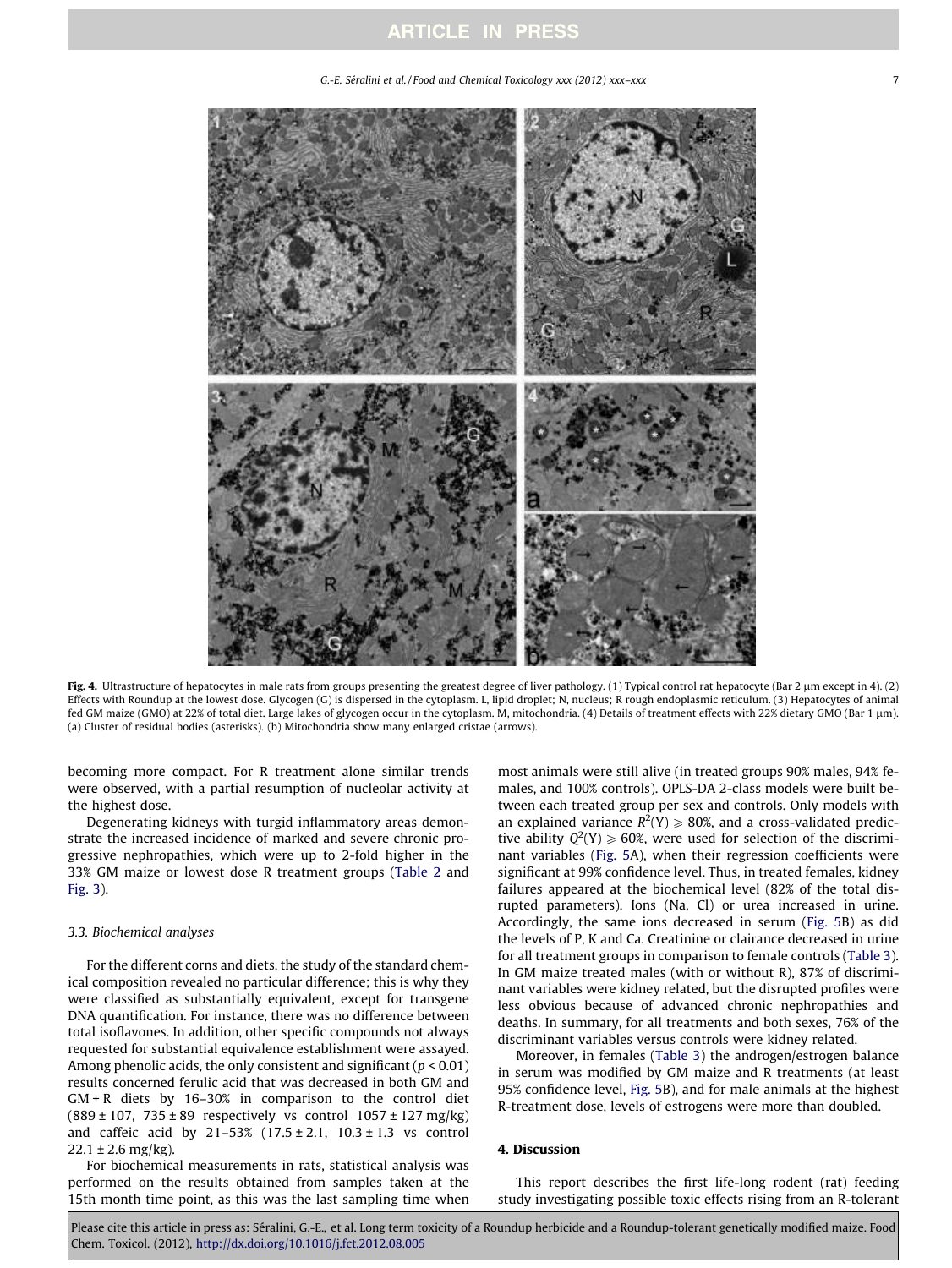## <span id="page-7-0"></span>8 G.-E. Séralini et al. / Food and Chemical Toxicology xxx (2012) xxx–xxx



Fig. 5. Orthogonal Partial Least Squares-Discriminant Analysis (OPLS-DA) for biochemical data (females fed 33% GMO versus controls). (A) OPLS-DA regression coefficients for predictive component, with jack-knifed confidence intervals at 99% confidence level, indicate discriminant parameters versus controls at month 15 (Abbreviations: U Urinary, UEx Excreted in urine during 24 h, APPT Activated Partial Thromboplastin Time, MCV Mean Corpuscular Volume, PT Prothrombine Time, RBC Red Blood Cells, ALT ALanine aminoTransferase, MCHC Mean Corpuscular Hemoglobin Concentration, A/G Albumin/Globulin ratio, WBC White Blood Cells, AST aspartate aminotransferase). (B) In this case, detailed examples of significant discriminant variables distribution between females fed 33% GMO (bold line) and controls (dotted line). On x axis: animals; on y axis: serum or urine biochemical values for Na, Cl, estradiol, testosterone. Profiles evidence kidney ion leakages and sex hormonal imbalance versus controls.

GM maize (NK603) and a complete commercial formulation of Rherbicide.

Our data show that, as is often the case for hormonal diseases, most observed effects in this study were not proportional to the dose of the treatment (GM maize with and without R application; R alone), non-monotonic and with a threshold effect [\(Vandenberg](#page-10-0) [et al., 2012\)](#page-10-0). Similar degrees of pathological symptoms were noticed in this study to occur from the lowest to the highest doses suggesting a threshold effect. This corresponds to levels likely to arise from consumption or environmental exposure, such as either 11% GM maize in food, or 50 ng/L of glyphosate in R-formulation as can be found in some contaminated drinking tap waters, and which fall within authorized limits.

The lifespan of the control group of animals corresponded to the mean rat lifespan, but as is frequently the case with most mammals including humans [\(WHO, 2012](#page-10-0)), males on average died before females, except for some female treatment groups. All treatments in both sexes enhanced large tumor incidence by 2–3-fold in com-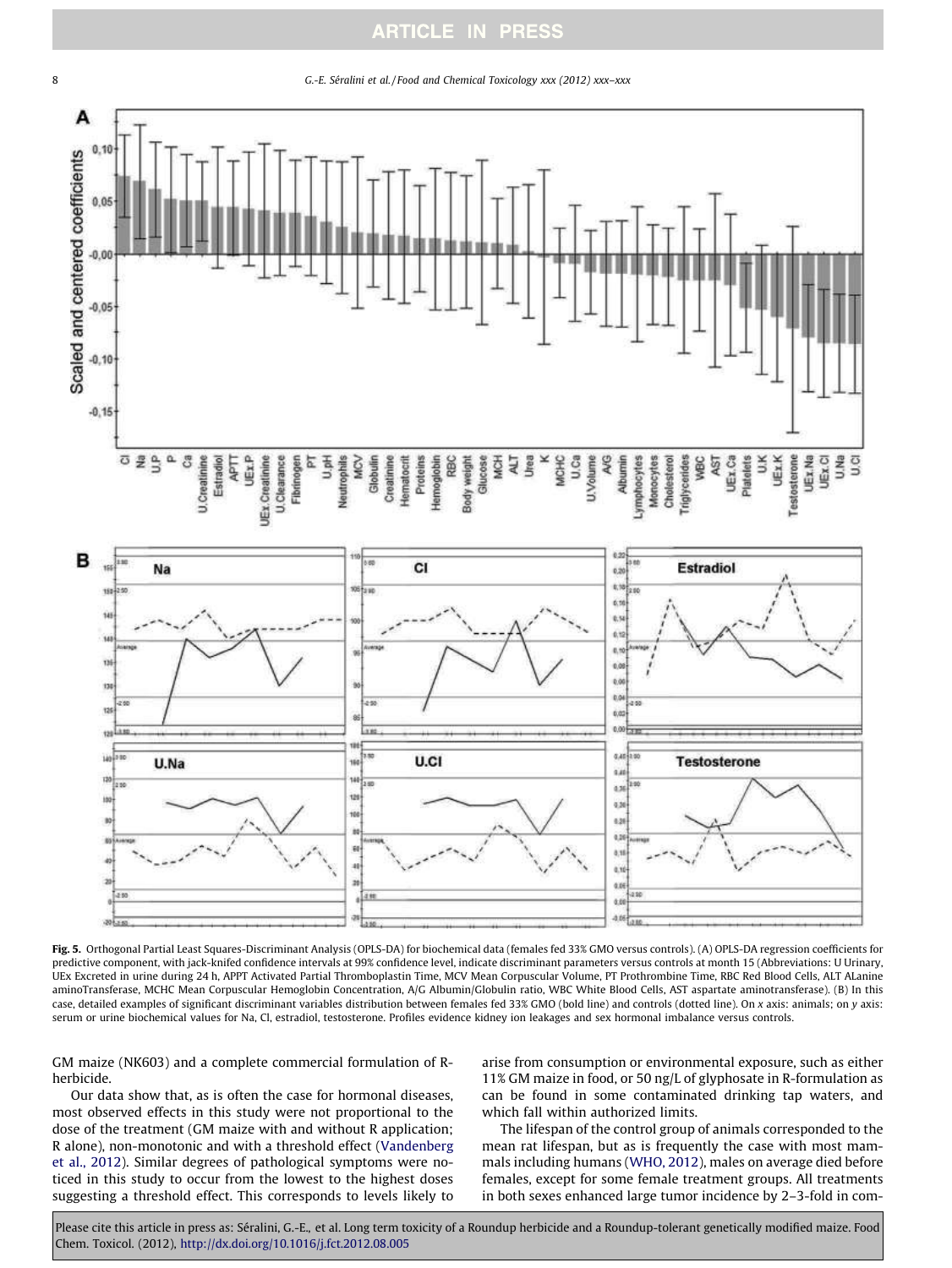# G.-E. Séralini et al. / Food and Chemical Toxicology xxx (2012) xxx–xxx 9

<span id="page-8-0"></span>

| Table 3                                                                          |  |
|----------------------------------------------------------------------------------|--|
| Percentage variation of parameters indicating kidney failures of female animals. |  |

| Discriminant variables |               | $GMO 11% + R$ | $GMO 22% + R$ | $GMO 33% + R$ | GMO 11% | GMO 22% | GMO 33% | R(A)     | R(B)     | R(C)  |
|------------------------|---------------|---------------|---------------|---------------|---------|---------|---------|----------|----------|-------|
| Urinary decrease       | Clairance     | $-4$          | $-11$         | $-20$         | $-20$   | $-20$   | $-19$   | $-20$    | $-24$    | $-40$ |
|                        | Creatinine    | $-5$          | $-32$         | $-37$         | $-19$   | $-37$   | $-36$   | $-43$    | $-23$    | $-1$  |
|                        | Creatinine ex | $-5$          | $-11$         | $-19$         | $-18$   | $-17$   | $-21$   | $-21$    | $-22$    | $-39$ |
| Urinary increase       | Urea          | 12            | 18            | 15            | 15      | 12      | $-1$    | $\Omega$ | 13       | 32    |
|                        | Na            | 25            | 33            | 30            | 52      | $-2$    | 95      | 62       | 65       | 91    |
|                        | Na ex         | 24            | 50            | 68            | 50      | 24      | 125     | 108      | 51       |       |
|                        | Cl            | 14            | 35            | 28            | 46      |         | 101     | 67       | 56       | 94    |
|                        | Cl ex         | 20            | 63            | 70            | 51      | 31      | 138     | 121      | 48       | 13    |
| Serum decrease         | Na            |               |               |               | $-1$    | $-4$    | $-6$    | $-7$     | $\bf{0}$ | $-3$  |
|                        | Cl            | $-1$          | $-2$          | $-2$          | $-5$    | $-7$    | $-6$    | $-8$     | $-1$     | $-4$  |
|                        |               | $-6$          | $-11$         | $-13$         | $-17$   | $-18$   | $-20$   | $-32$    | $-9$     | $-13$ |
|                        |               |               |               | 10            |         | $-4$    |         | $-4$     | 8        | $-5$  |
|                        | Ca            |               |               | ົ             |         | $-2$    | $-5$    | $-6$     | κ        | $-6$  |
| Gonads                 | Estradiol     | 8             | - 1           |               |         | $-2$    | $-25$   | $-26$    | $-73$    | 39    |
|                        | Testosterone  |               | $-9$          | 27            | 56      | 17      | 81      | 97       | $-72$    | 10    |

OPLS-DA was performed on 48 variables at month 15. Here we showed mean differences (%) of variables (discriminant at 99% confidence level, in bold character) indicating kidney parameters of female animals, together with sex hormones. Male kidney pathologies are already illustrated in [Table 2.](#page-4-0)

parison to our controls but also for the number of mammary tumors in comparison to the same Harlan Sprague Dawley strain ([Brix et al., 2005\)](#page-9-0), and overall around 3-fold in comparison to the largest study with 1329 Sprague Dawley female rats [\(Chandra](#page-9-0) [et al., 1992\)](#page-9-0). In our study the tumors also developed considerably faster than the controls, even though the majority of tumors were observed after 18 months. The first large detectable tumors occurred at 4 and 7 months into the study in males and females respectively, underlining the inadequacy of the standard 90 day feeding trials for evaluating GM crop and food toxicity [\(Séralini](#page-10-0) [et al., 2011\)](#page-10-0).

Suffering inducing euthanasia and deaths corresponded mostly in females to the development of large mammary tumors. These appeared to be clearly related to the various treatments when compared to the control groups. These tumors are generally known to be mostly estrogen-dependent ([Harvell et al., 2000](#page-9-0)). We observed a strikingly marked induction of mammary tumors by R alone, a major formulated pesticide, even at the very lowest dose administered. R has been shown to disrupt aromatase which synthesizes estrogens [\(Richard et al., 2005](#page-10-0)), but to also interfere with estrogen and androgen receptors in cells [\(Gasnier et al., 2009](#page-9-0)). In addition, R appears to be a sex endocrine disruptor in vivo, also in males ([Romano et al., 2010\)](#page-10-0). Sex steroids are also modified in treated rats. These hormone-dependent phenomena are confirmed by enhanced pituitary dysfunction in treated females. An estrogen modified feedback mechanism may act at this level ([Popovics et al.,](#page-10-0) [2011; Walf and Frye, 2010](#page-10-0)). The similar pathological profiles provoked by the GM maize containing R residues may thus be explained at least by R residues themselves, knowing that the medium dose of the R treatment corresponds to acceptable levels of this pesticide residues in GMOs.

Interestingly, in the groups of animals fed with the NK603 without R application, similar effects with respect to enhanced tumor incidence and mortality rates were observed. A possible explanation for this finding is the production of specific compound(s) in the GM feed that are either directly toxic and/or cause the inhibition of pathways that in turn generate chronic toxic effects. This is despite the fact that the variety of GM maize used is this study was judged by industry and regulators as being substantially equivalent to the corresponding non-GM closest isogenic line. As the total chemical composition of the GM maize cannot be measured in details, the use of substantial equivalence is insufficient to highlight potential unknown toxins and therefore cannot replace long-term animal feeding trials for GMOs. A cause of the effects of the effects could be that the NK603 GM maize used in this study is engineered to overexpress a modified version of the Agrobacterium tumefaciens 5-enolpyruvylshikimate-3-phosphate synthase (EPSPS) [\(Ham](#page-9-0)[mond et al., 2004](#page-9-0)) allowing the R tolerance. The modified EPSPS is not inhibited by glyphosate by contrast to the wild enzyme. This enzyme is known to drive the first step of aromatic amino acid biosynthesis in the plant shikimate pathway; in addition estrogenic isoflavones and their glycosides are also products of this pathway ([Duke et al., 2003\)](#page-9-0). They were not disturbed in our study. By contrast, the levels of caffeic and ferulic acids in the GM diets, which are also secondary metabolites from this pathway, but not always measured in regulatory tests, are significantly reduced. This may lower their protective effects against carcinogenesis and even mammalian tumors ([Kuenzig et al., 1984; Baskaran et al., 2010\)](#page-9-0). Moreover, these phenolic acids and in particular ferulic acid may modulate estrogen receptors or the estrogenic pathway in mammalian cells ([Chang et al., 2006](#page-9-0)). This does not exclude the action of other unknown metabolites. This explanation also corresponds to the fact that the observed effects of NK603 and R are not additive and reached a threshold. This implies that both the NK603 maize and R may cause hormonal disturbances in the same biochemical and physiological pathway.

As expected, mammary tumors in males occurred far less frequently than in females. Death in male rats was mostly due to the development of severe hepatorenal insufficiencies, confirming the first signs of toxicity observed in 90 day feeding trials with NK603 maize ([Spiroux de Vendômois et al., 2009\)](#page-10-0). In females, kidney ion leakages were evidenced at the biochemical levels at month 15, when severe nephropathies were evidenced in dead male animals afterwards, at the anatomopathological level. Early signs of toxicity at month 3 in kidney and liver were also observed for 19 edible GM crops containing pesticide residues [\(Séralini et al.,](#page-10-0) [2011](#page-10-0)). As a matter of fact, only elderly male rats are sensitive to chronic progressive nephropathies [\(Hard and Khan, 2004](#page-9-0)). The disturbed kidney parameters may have been induced by the reduction of phenolic acids in our study, since caffeic and ferulic acids are beneficial in the kidney as they prevent oxidative stress ([Srinivasan](#page-10-0) [et al., 2005; U Rehman and Sultana, 2011](#page-10-0)). Accordingly, we previously demonstrated that plant extracts containing ferulic and caffeic acids were able to promote detoxification of embryonic kidney cells after R contamination ([Gasnier et al., 2011\)](#page-9-0). It is thus possible that NK603 consumption by reducing these compounds may well provoke an early aging of kidney physiology in this study, like R by oxidative stress.

Disturbances that we found to occur in the male liver are characteristic of a chronic intoxication, confirmed by alterations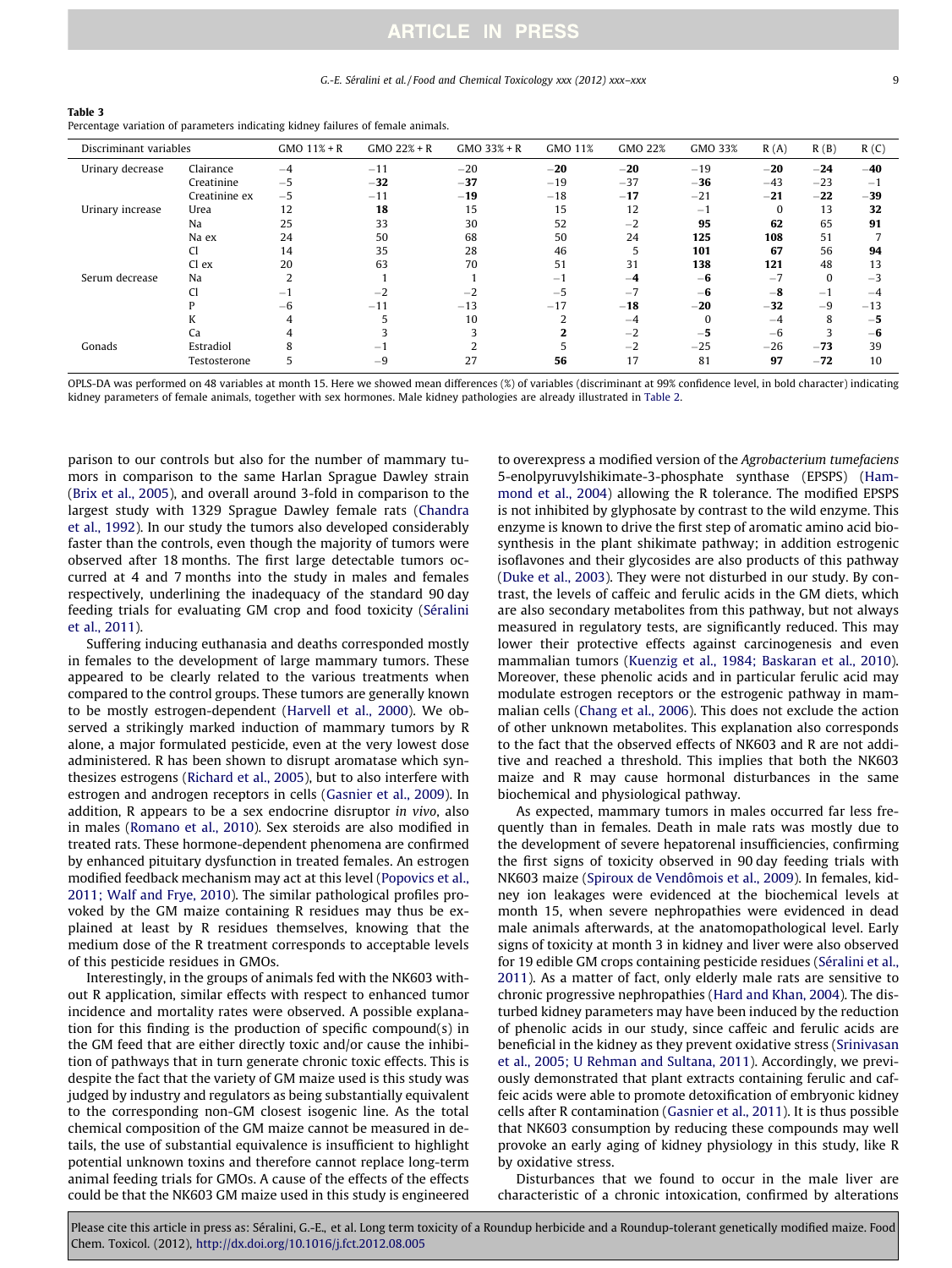<span id="page-9-0"></span>

in biochemical liver and kidney function parameters. The observation that liver function in female animals is less affected may be due to their physiology being better adapted to estrogen metabolism. Furthermore, liver enzymes have been clearly demonstrated as sex-specific in their expression patterns, including in a 90-day rat feeding trial of NK603 maize [\(Spiroux de Vendômois et al.,](#page-10-0) [2009\)](#page-10-0). However, in a long-term study, evidence of early liver aging was observed in female mice fed with R-tolerant GM soy ([Malates](#page-10-0)[ta et al., 2008a](#page-10-0)). In the present investigation, deeper analysis at an ultrastructural level revealed evidence of impediments in transcription and other defects in cell nuclear structure that were comparable in both sexes, and dose-dependent in hepatocytes in all treatments. This is consistent with the well-documented toxic effect of very low dilutions of R on apoptosis, mitochondrial function, and cell membrane degradation inducing necrosis of hepatocytes, and other cell lines (Benachour and Seralini, 2009; Benachour et al., 2007; Gasnier et al., 2010; Peixoto, 2005).

The disruptions of at least the estrogen-related pathways and/ or enhancement of oxidative stress by all treatments need further investigations. This can be addressed through the application of transcriptomic, proteomic and metabolomic methods to analyze the molecular profiles of kidneys and livers, as well as the GM NK603 maize (Jiao et al., 2010; Zhou et al., 2009; Zolla et al., 2008). Other possible causes of observed pathogenic effects may be due to disturbed gene expression resulting from the transgene insertional, general mutagenic or metabolic effects (Latham et al., 2006; Wilson et al., 2006) as has been shown for MON810 GM maize ([Rosati et al., 2008\)](#page-10-0). A consequent disruption of general metabolism in the GMO cannot be excluded, which could lead, for example, to the production of other potentially active compounds such as miRNAs [\(Zhang et al., 2012\)](#page-10-0) or leukotoxin diols ([Markaverich et al., 2005\)](#page-10-0).

In conclusion, it was previously known that glyphosate consumption in water above authorized limits may provoke hepatic and kidney failures (EPA). The results of the study presented here clearly demonstrate that lower levels of complete agricultural glyphosate herbicide formulations, at concentrations well below officially set safety limits, induce severe hormone-dependent mammary, hepatic and kidney disturbances. Similarly, disruption of biosynthetic pathways that may result from overexpression of the EPSPS transgene in the GM NK603 maize can give rise to comparable pathologies that may be linked to abnormal or unbalanced phenolic acids metabolites, or related compounds. Other mutagenic and metabolic effects of the edible GMO cannot be excluded. This will be the subject of future studies, including transgene and glyphosate presence in rat tissues. Reproductive and multigenerational studies will also provide novel insights into these problems. This study represents the first detailed documentation of longterm deleterious effects arising from the consumption of a GM Rtolerant maize and of R, the most used herbicide worldwide.

Altogether, the significant biochemical disturbances and physiological failures documented in this work confirm the pathological effects of these GMO and R treatments in both sexes, with different amplitudes. We propose that agricultural edible GMOs and formulated pesticides must be evaluated very carefully by long term studies to measure their potential toxic effects.

#### Conflict of Interest

The authors declare that there are no conflicts of interest.

## Acknowledgments

We thank Michael Antoniou for English assistance and constructive comments on the manuscript, as well as Herrade Hemmerdinger for proofreading. We gratefully acknowledge the Association CERES, the Foundation ''Charles Leopold Mayer pour le Progrès de l'Homme'', the French Ministry of Research, and CRI-IGEN for their major support.

#### References

- Baskaran, N., Manoharan, S., Balakrishnan, S., Pugalendhi, P., 2010. Chemopreventive potential of ferulic acid in 7,12-dimethylbenz[a]anthraceneinduced mammary carcinogenesis in Sprague-Dawley rats. Eur. J. Pharmacol. 637, 22–29.
- Benachour, N., Seralini, G.E., 2009. Glyphosate formulations induce apoptosis and necrosis in human umbilical, embryonic, and placental cells. Chem. Res. Toxicol. 22, 97–105.
- Benachour, N., Sipahutar, H., Moslemi, S., Gasnier, C., Travert, C., Seralini, G.E., 2007. Time- and dose-dependent effects of Roundup on human embryonic and placental cells. Arch. Environ. Contam. Toxicol. 53, 126–133.
- Brix, A.E., Nyska, A., Haseman, J.K., Sells, D.M., Jokinen, M.P., Walker, N.J., 2005. Incidences of selected lesions in control female Harlan Sprague-Dawley rats from two-year studies performed by the National Toxicology Program. Toxicol. Pathol. 33, 477–483.
- Chandra, M., Riley, M.G., Johnson, D.E., 1992. Spontaneous neoplasms in aged Sprague-Dawley rats. Arch. Toxicol. 66, 496–502.
- Chang, C.J., Chiu, J.H., Tseng, L.M., Chang, C.H., Chien, T.M., Wu, C.W., Lui, W.Y., 2006. Modulation of HER2 expression by ferulic acid on human breast cancer MCF7 cells. Eur. J. Clin. Invest. 36, 588–596.
- Cox, C., 2004. Herbicide factsheet Glyphosate. J. pestic. reform 24, 10–15.
- Cox, C., Surgan, M., 2006. Unidentified inert ingredients in pesticides: implications for human and environmental health. Environ. Health Perspect. 114, 1803– 1806.
- Domingo, J.L., Giné Bordonaba, J., 2011. A literature review on the safety assessment of genetically modified plants. Environ. Int. 37, 734–742.
- Duke, S.O., Rimando, A.M., Pace, P.F., Reddy, K.N., Smeda, R.J., 2003. Isoflavone, glyphosate, and aminomethylphosphonic acid levels in seeds of glyphosatetreated, glyphosate-resistant soybean. J. Agric. Food. Chem. 51, 340–344.
- EPA, 2012. Basic Information about Glyphosate in Drinking Water. [<http://](http://water.epa.gov/drink/contaminants/basicinformation/glyphosate.cfm) [water.epa.gov/drink/contaminants/basicinformation/glyphosate.cfm>](http://water.epa.gov/drink/contaminants/basicinformation/glyphosate.cfm) (Last access June).
- Eriksson, L., Johansson, E., Kettaneh-Wold, N., Trygg, J., Wikström, C., Wold, S., 2006a. Multi- and Megavariate Data Analysis Part II Advanced Applications and Method Extensions. Umetrics, Umea, Sweden.
- Eriksson, L., Johansson, E., kettaneh-Wold, N., Wold, S., 2006b. Multi and Megavariate Data Analysis Part I – Principles and Applications. Umetrics AB, Umea, Sweden.
- Gasnier, C., Benachour, N., Clair, E., Travert, C., Langlois, F., Laurant, C., Decroix-Laporte, C., Séralini, G.-E., 2010. Dig1 protects against cell death provoked by glyphosate-based herbicides in human liver cell lines. J. Occup. Med. Toxicol. 5, 29.
- Gasnier, C., Dumont, C., Benachour, N., Clair, E., Chagnon, M.C., Seralini, G.E., 2009. Glyphosate-based herbicides are toxic and endocrine disruptors in human cell lines. Toxicology 262, 184–191.
- Gasnier, C., Laurant, C., Decroix-Laporte, C., Mesnage, R., Clair, E., Travert, C., Séralini, G.E., 2011. Defined plant extracts can protect human cells against combined xenobiotic effects. J. Occup. Med. Toxicol. 6, 3.
- Hammond, B., Dudek, R., Lemen, J., Nemeth, M., 2004. Results of a 13 week safety assurance study with rats fed grain from glyphosate tolerant corn. Food Chem. Toxicol. 42, 1003–1014.
- Hammond, B., Lemen, J., Dudek, R., Ward, D., Jiang, C., Nemeth, M., Burns, J., 2006a. Results of a 90 day safety assurance study with rats fed grain from corn rootworm-protected corn. Food Chem. Toxicol. 44, 147–160.
- Hammond, B.G., Dudek, R., Lemen, J.K., Nemeth, M.A., 2006b. Results of a 90 day safety assurance study with rats fed grain from corn borer-protected corn. Food Chem. Toxicol. 44, 1092–1099.
- Hard, G.C., Khan, K.N., 2004. A contemporary overview of chronic progressive nephropathy in the laboratory rat, and its significance for human risk assessment. Toxicol. Pathol. 32, 171–180.
- Harvell, D.M., Strecker, T.E., Tochacek, M., Xie, B., Pennington, K.L., McComb, R.D., Roy, S.K., Shull, J.D., 2000. Rat strain-specific actions of 17beta-estradiol in the mammary gland: correlation between estrogen-induced lobuloalveolar hyperplasia and susceptibility to estrogen-induced mammary cancers. Proc. Natl. Acad. Sci. USA 97, 2779–2784.
- Jiao, Z., Si, X.X., Li, G.K., Zhang, Z.M., Xu, X.P., 2010. Unintended compositional changes in transgenic rice seeds (Oryza sativa L.) studied by spectral and chromatographic analysis coupled with chemometrics methods. J. Agric. Food. Chem. 58, 1746–1754.
- Krogh, K.A., Vejrup, K.V., Mogensen, B.B., Halling-Sørensen, B., 2002. Liquid chromatography-mass spectrometry method to determine alcohol ethoxylates and alkylamine ethoxylates in soil interstitial water, ground water and surface water samples. J. Chromatogr. A 957, 45–57.
- Kuenzig, W., Chau, J., Norkus, E., Holowaschenko, H., Newmark, H., Mergens, W., Conney, A.H., 1984. Caffeic and ferulic acid as blockers of nitrosamine formation. Carcinogenesis 5, 309–313.
- Latham, J.R., Wilson, A.K., Steinbrecher, R.A., 2006. The mutational consequences of plant transformation. J. Biomed. Biotechnol. 2006, 25376.